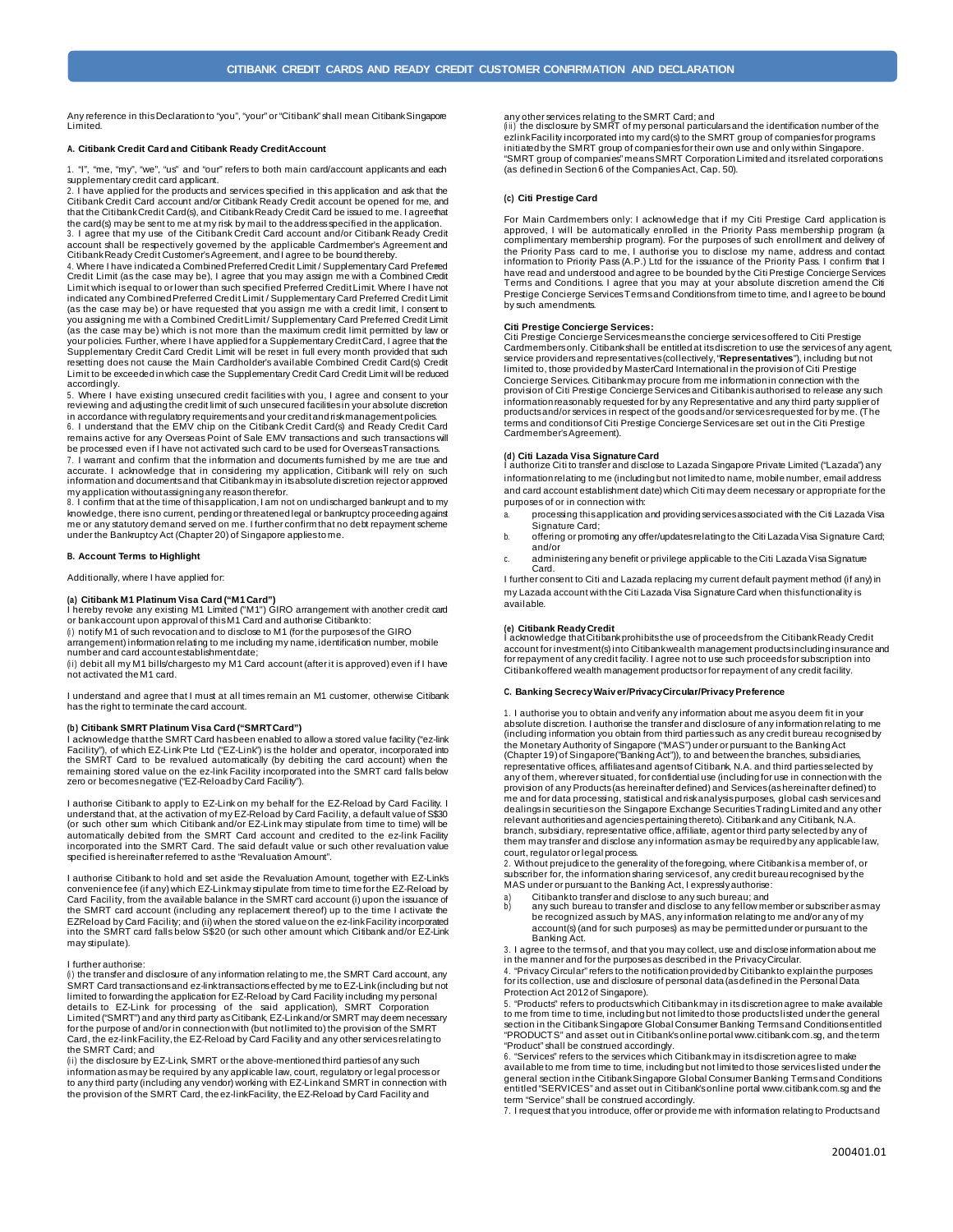Serviceswhich you consider may be of interest to me. I agree thatCitibankwill from time to time communicate information in relation to such Products or Services to me either specifically or generally to all customers like me via such communication modes as Citibank considersappropriate.

## **D. General Representations,Warranties and Acknowledgement**

1. I agree to provide proof of my residential addressin Singapore within 90 daysfrom the date of my application failing which, I agree that my Citibank Credit Card and/or Citibank Ready Credit account(s) shall forthwith be closed without further reference to me.

2. I understand that I am solely responsible for my own tax affairs and obligations.<br>3. I have not been convicted of any tax crime in any jurisdiction and, as far as I am aware, I am not under any ongoing investigation by any tax authority or law enforcement agency for

alleged criminal or fraudulent conduct related to tax evasion. 4. Any assets deposited, or to be deposited, in my account(s) do not represent the proceeds of any criminal conduct (including tax crimes).

5. My new and existing account(s), and the assets deposited into them, including income with respect to such assets have been, andwill continue to be, declared to the relevant tax authorities, or are not legally required to be disclosed to the relevant tax authorities.

6. I will notify Citibank promptly upon any change in the representations and warranties set out herein. 7. Each beneficial owner hasauthorized me to make the representationsand warrantiesset

out herein on their behalf.

### **E. Others**

1. In the event this application is rejected, I acknowledge that Citibank will not update their

records with any personal details provided in this applicationform. 2. In the event Citibank receives an instruction: (1) to update my contact details; or (2) to issue a new TPIN/ATM PIN or Credit Card PIN to me; or (3) to mail a cheque book to me, I agree that Citibankwill (but shall notbe obligated to) send an SMSand/or email alert to inform me accordingly.

3. Applicable to Citibank Credit Card and Citibank Ready Credit applications only. **If I wish to hav e a free credit report**, I may obtain it within 30 calendar days from the date of approval or rejection of this application from Credit Bureau (Singapore) Pte Ltd.'s website, [www.creditbureau.com.sg.](http://www.creditbureau.com.sg/) Alternatively, I may bring the approval or rejection letter and my NRIC to the following Credit Bureau (Singapore) Pte Ltd.'s registered office to obtain a free credit report.

- 4. Where I have provided my signature electronically: (a) I agree that provided that my signature is collected electronically from me, whether by a Citibank representative in person or uploaded by me through a device (whether my own or Citibank's) or a Citibank website, and you (whether before or after the time my electronic signature is taken) verify my identity through measures which fulfill your internal requirements, you are authorized to treat such signature in electronic form and such signature shall be deemed to be, as equivalent to my signature in hard copy, for all intents and purpose; and
- (b) I agree that all records in electronic form maintained by you or on your behalf upon which any such signature(s) has been affixed, which fulfill your internal requirements, shall be deemed to be valid, accurate and authentic, and given the same effect as, written and signed documentary communications between you and me in hard copy, and that all such electronic recordsare valid, accurate, legally effective,authentic and enforceable. I further agree that I shall not dispute the validity, accuracy, legal effectiveness, authenticity or enforceability of any evidence of any such electronic recordsincluding such evidence in the form ofyour computer records, transaction logs, magnetic tapes, cartridges, computer printouts, copies, or any other form of electronic information storage, and that such electronic records shall be final and conclusive, save in the case of manifest or clerical error.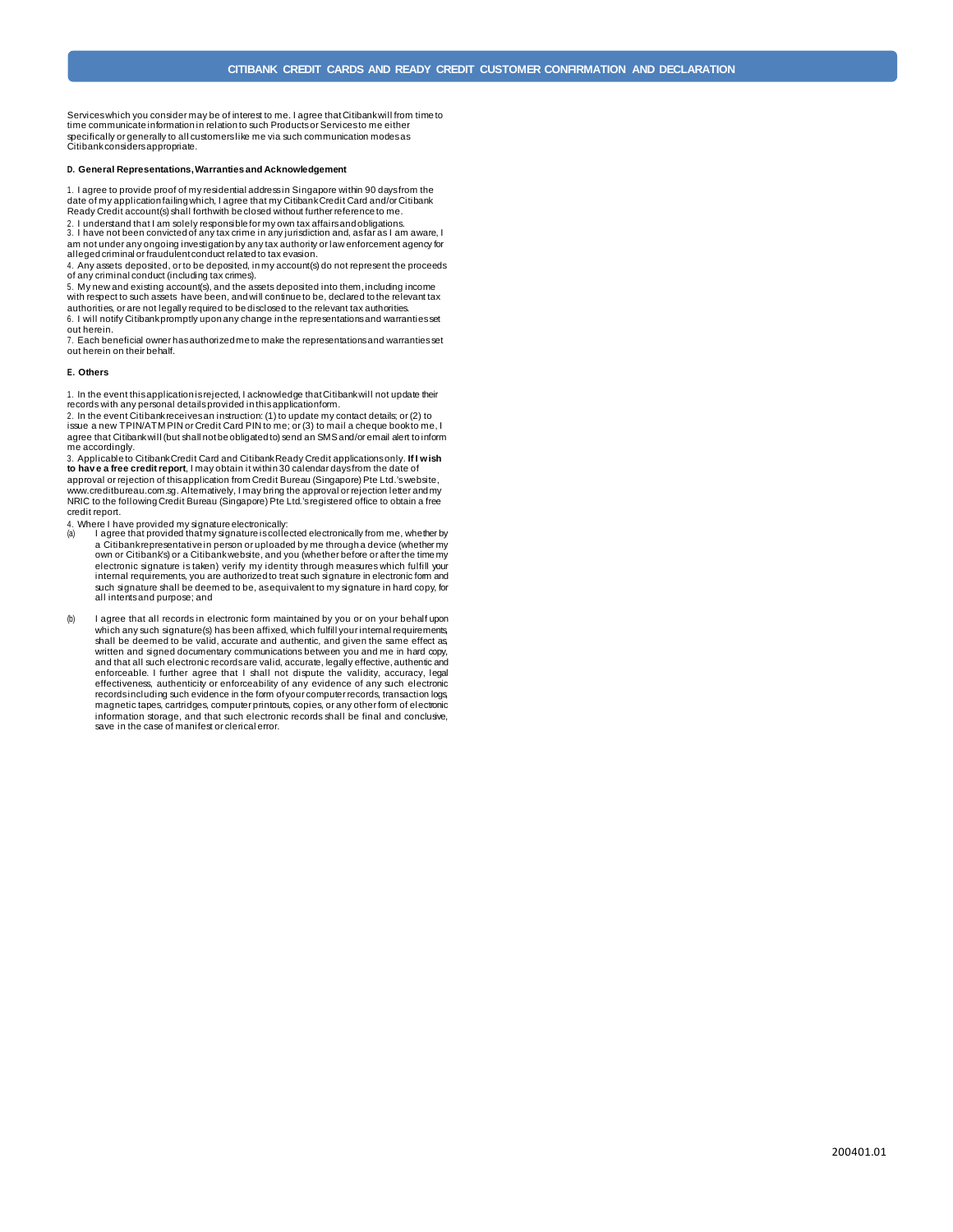# **PRODUCT HIGHLIGHTS**

| CITIBANK CREDIT CARD AND CITIBANK READY CREDIT                                                                                                                      |                                                                                                                                                                                                                                                                                                                                                                                                                                                                                                                                                                                                                                                                                                                                                                                                                                                                                                                                                                                                                                                                                                                                                                                                                                                                                                                                                                                                                                                                                                                                                                                                                                                                                                                               |  |
|---------------------------------------------------------------------------------------------------------------------------------------------------------------------|-------------------------------------------------------------------------------------------------------------------------------------------------------------------------------------------------------------------------------------------------------------------------------------------------------------------------------------------------------------------------------------------------------------------------------------------------------------------------------------------------------------------------------------------------------------------------------------------------------------------------------------------------------------------------------------------------------------------------------------------------------------------------------------------------------------------------------------------------------------------------------------------------------------------------------------------------------------------------------------------------------------------------------------------------------------------------------------------------------------------------------------------------------------------------------------------------------------------------------------------------------------------------------------------------------------------------------------------------------------------------------------------------------------------------------------------------------------------------------------------------------------------------------------------------------------------------------------------------------------------------------------------------------------------------------------------------------------------------------|--|
| <b>Credit Limit</b>                                                                                                                                                 | The maximum aggregate credit limit offered by Citi in respect of unsecured credit facilities granted to an individual whose annual income is not<br>less than \$\$30,000 is (a) 4x the individual's monthly income; or (b) such higher multiplier of the individual's monthly income as may be<br>permitted under law.<br>The maximum credit limit offered by Citi in respect of unsecured credit facilities granted to an individual whose annual income is not less than<br>\$20,000 but not more than \$30,000 is two times (2x) the individual's monthly income.<br>Citi will assign the credit limit(s) based on the individual's indicated preferred credit limit(s), income information provided and its credit and risk<br>management policies.                                                                                                                                                                                                                                                                                                                                                                                                                                                                                                                                                                                                                                                                                                                                                                                                                                                                                                                                                                       |  |
| <b>Excess Credit Balances Handling</b>                                                                                                                              | If the credit balance on customer's Citibank Credit Card/Ready Credit account is at any time more than \$\$30,000 (or such other amount as Citi<br>may from time to time in Citi's discretion determine and notify to customer), Citi shall be entitled to transfer all or any part of such credit<br>balance by way of funds transfer to any of customer's Citi account(s) or pay all or any part of such credit balance by such mode as Citi determine<br>appropriate including by way of cheque or cashier's order to customer, in accordance with Citi's Cardmember's /Customer's Agreement without<br>further notice.                                                                                                                                                                                                                                                                                                                                                                                                                                                                                                                                                                                                                                                                                                                                                                                                                                                                                                                                                                                                                                                                                                    |  |
| <b>Administrative Feesfor</b><br><b>Transactions in Foreign</b><br><b>Currencies and Transactions in</b><br><b>Singapore Dollars processed</b><br>outside Singapore | For card transactions effected in foreign currencies:<br>Up to 3.25%<br>$\bullet$<br>For card transactions effected in Singapore Dollars and Processed outside Singapore:<br>Citibank Visa and Mastercard Credit Cards: 1%.                                                                                                                                                                                                                                                                                                                                                                                                                                                                                                                                                                                                                                                                                                                                                                                                                                                                                                                                                                                                                                                                                                                                                                                                                                                                                                                                                                                                                                                                                                   |  |
| <b>Liability for Unauthorized</b><br><b>Transactions</b>                                                                                                            | Customer's liability for unauthorized transactions on each credit card account is capped at S\$100 provided that Citi is satisfied that customer has<br>(i) not been negligent, (ii) not acted fraudulently and (iii) immediately notified Citi about the loss/theft/disclosure.                                                                                                                                                                                                                                                                                                                                                                                                                                                                                                                                                                                                                                                                                                                                                                                                                                                                                                                                                                                                                                                                                                                                                                                                                                                                                                                                                                                                                                              |  |
| <b>Branch Service Fee</b>                                                                                                                                           | From 6 M ay 2020, a service fee of S\$10.70 (inclusive of GST) will be charged (on a per account basis) for each payment made to Citi Credit<br>Card account(s) and/or Ready Credit account over the counter at Citibank Branches.                                                                                                                                                                                                                                                                                                                                                                                                                                                                                                                                                                                                                                                                                                                                                                                                                                                                                                                                                                                                                                                                                                                                                                                                                                                                                                                                                                                                                                                                                            |  |
| <b>CITIBANK CREDIT CARD</b> (applicable to all Citibank Credit Cards unless otherwise stated)                                                                       |                                                                                                                                                                                                                                                                                                                                                                                                                                                                                                                                                                                                                                                                                                                                                                                                                                                                                                                                                                                                                                                                                                                                                                                                                                                                                                                                                                                                                                                                                                                                                                                                                                                                                                                               |  |
| <b>Repayment Grace Period</b>                                                                                                                                       | 25 days from the date of statement of accounts.                                                                                                                                                                                                                                                                                                                                                                                                                                                                                                                                                                                                                                                                                                                                                                                                                                                                                                                                                                                                                                                                                                                                                                                                                                                                                                                                                                                                                                                                                                                                                                                                                                                                               |  |
| <b>Interest Charges</b>                                                                                                                                             | The effective interest rate applicable on customer's account will be:<br>(a) The prevailing retail interest rate of 26.9% per annum and cash interest rate <sup>2</sup> of 26.9% per annum; or<br>(b) A promotional retail interest rate of 20.9% per annum and cash interest rate <sup>2</sup> of 20.9% per annum which may be extended based on the good<br>conduct of customer's account. This rate will be effective after the next Statement billing date following the payment due date. Notwithstanding<br>the above, Citi reserves the right to cancel/vary this promotional rate at any time (including if customer's account becomes delinquent); or<br>(c) A retail interest rate of 29.9% per annum and cash interest rate <sup>2</sup> of 29.9% per annum in the event customer's account is past due <sup>1</sup> in the<br>current month. Citibank reserves the right to apply this interest rate. This rate will be effective after the next Statement billing date following the<br>payment due date and customer's account interest rate will revert to the prevailing product interest rate, as soon as customer's account is no<br>longer past duel in the current and last two months.<br>If the interest accrued on the outstanding balance is less than S\$3, a minimum of S\$3 will be charged.<br>$1$ An account is considered past due if the minimum payment due is not received in full before the payment due date.<br>${}^{2}$ Cash Interest Rate refers to the interest rate applied on outstanding debit balances from Cash advance, Quasi-cash transactions and related fees<br>and charges. The retail interest rate refers to the interest rate applied on all other outstanding balances. |  |
| <b>Cash Advance Charges</b>                                                                                                                                         | S\$15 or 6% of amount withdrawn per transaction, whichever is higher, plus interest charges calculated on a daily basis on the amount withdrawn<br>from the date of the cash advance until the date payment is made in full.                                                                                                                                                                                                                                                                                                                                                                                                                                                                                                                                                                                                                                                                                                                                                                                                                                                                                                                                                                                                                                                                                                                                                                                                                                                                                                                                                                                                                                                                                                  |  |
| <b>Late Payment Charge</b>                                                                                                                                          | If the Minimum Payment Due is not received on or before the Payment Due date, a Late Payment Charge of S\$100 will be levied.                                                                                                                                                                                                                                                                                                                                                                                                                                                                                                                                                                                                                                                                                                                                                                                                                                                                                                                                                                                                                                                                                                                                                                                                                                                                                                                                                                                                                                                                                                                                                                                                 |  |
| <b>Minimum Payment</b>                                                                                                                                              | The minimum payment amount is specified in customer's statement of account and is computed by taking 1% of the current balance plus 1% of<br>any outstanding unbilled instalment amounts plus interest charges (including interest/service charges for any recurring/instalment payments) plus<br>late payment charge or \$\$50 whichever is greater, plus any overdue amounts. If the current balance is less than \$\$50, the minimum payment<br>amount shall be equivalent to the current balance.                                                                                                                                                                                                                                                                                                                                                                                                                                                                                                                                                                                                                                                                                                                                                                                                                                                                                                                                                                                                                                                                                                                                                                                                                         |  |
| Overlimit Fee                                                                                                                                                       | S\$40 will be charged on the card with highest balance on the statement billing date, if the total outstanding balance (including unbilled balance)<br>of all credit card(s) exceeds customer's combined credit limit on any day within the statement period.                                                                                                                                                                                                                                                                                                                                                                                                                                                                                                                                                                                                                                                                                                                                                                                                                                                                                                                                                                                                                                                                                                                                                                                                                                                                                                                                                                                                                                                                 |  |
| Overlimit Amount                                                                                                                                                    | The overlimit amount is the outstanding balance (including any unbilled balances) in excess of customer's combined credit card limit and must<br>be paid immediately. The overlimit amount is in addition to the total minimum payment amount.                                                                                                                                                                                                                                                                                                                                                                                                                                                                                                                                                                                                                                                                                                                                                                                                                                                                                                                                                                                                                                                                                                                                                                                                                                                                                                                                                                                                                                                                                |  |
| <b>Payment Hierarchy</b>                                                                                                                                            | Citi shall be entitled in Citi's reasonable discretion to apply and appropriate all payments received by Citi in such a manner or order of priority as<br>Citi may deem fit, notwithstanding any specific appropriation of such sums by customer or any person making such payment.                                                                                                                                                                                                                                                                                                                                                                                                                                                                                                                                                                                                                                                                                                                                                                                                                                                                                                                                                                                                                                                                                                                                                                                                                                                                                                                                                                                                                                           |  |
| <b>Annual Fees</b>                                                                                                                                                  | All annual fees are inclusive of GST.                                                                                                                                                                                                                                                                                                                                                                                                                                                                                                                                                                                                                                                                                                                                                                                                                                                                                                                                                                                                                                                                                                                                                                                                                                                                                                                                                                                                                                                                                                                                                                                                                                                                                         |  |
| CITIBANK SMRT PLATINUM VISA CARD                                                                                                                                    |                                                                                                                                                                                                                                                                                                                                                                                                                                                                                                                                                                                                                                                                                                                                                                                                                                                                                                                                                                                                                                                                                                                                                                                                                                                                                                                                                                                                                                                                                                                                                                                                                                                                                                                               |  |
| <b>Replacement Card Fee</b>                                                                                                                                         | S\$10                                                                                                                                                                                                                                                                                                                                                                                                                                                                                                                                                                                                                                                                                                                                                                                                                                                                                                                                                                                                                                                                                                                                                                                                                                                                                                                                                                                                                                                                                                                                                                                                                                                                                                                         |  |
| <b>EZ-link Facility</b>                                                                                                                                             | a) Minimum top-up value upon activation of EZ-link Facility $-S$10$ .<br>b) EZ-Reload Convenience Fee - S\$0 per EZ-Reload transaction.<br>c) Default EZ-Reload Value - S\$30.                                                                                                                                                                                                                                                                                                                                                                                                                                                                                                                                                                                                                                                                                                                                                                                                                                                                                                                                                                                                                                                                                                                                                                                                                                                                                                                                                                                                                                                                                                                                                |  |
| <b>CITI CLEAR CARD</b>                                                                                                                                              |                                                                                                                                                                                                                                                                                                                                                                                                                                                                                                                                                                                                                                                                                                                                                                                                                                                                                                                                                                                                                                                                                                                                                                                                                                                                                                                                                                                                                                                                                                                                                                                                                                                                                                                               |  |
| <b>Interest Charges</b>                                                                                                                                             | Applied rate $-2.34%$ per month.<br>Effective interest rate - 28% per annum.<br>If the interest accrued on the outstanding balance is less than S\$3, a minimum of S\$3 will be charged.                                                                                                                                                                                                                                                                                                                                                                                                                                                                                                                                                                                                                                                                                                                                                                                                                                                                                                                                                                                                                                                                                                                                                                                                                                                                                                                                                                                                                                                                                                                                      |  |
| <b>Late Fees</b>                                                                                                                                                    | If the M inimum Payment Due is not received on or before the Payment Due Date, a Late Payment Charge of \$\$40 will be levied.                                                                                                                                                                                                                                                                                                                                                                                                                                                                                                                                                                                                                                                                                                                                                                                                                                                                                                                                                                                                                                                                                                                                                                                                                                                                                                                                                                                                                                                                                                                                                                                                |  |
| <b>Minimum Payment</b>                                                                                                                                              | Accounts that are not over the account credit limit: S\$25 or 1% of the current balance plus 1% of any outstanding unbilled installment amounts<br>plus interest charges (including interest/service charges for any recurring/ installment payments) plus late payment charge plus any overdue<br>amounts, whichever is greater. If the current balance is less than S\$25, the minimum payment amount shall be equivalent to the current balance.                                                                                                                                                                                                                                                                                                                                                                                                                                                                                                                                                                                                                                                                                                                                                                                                                                                                                                                                                                                                                                                                                                                                                                                                                                                                           |  |